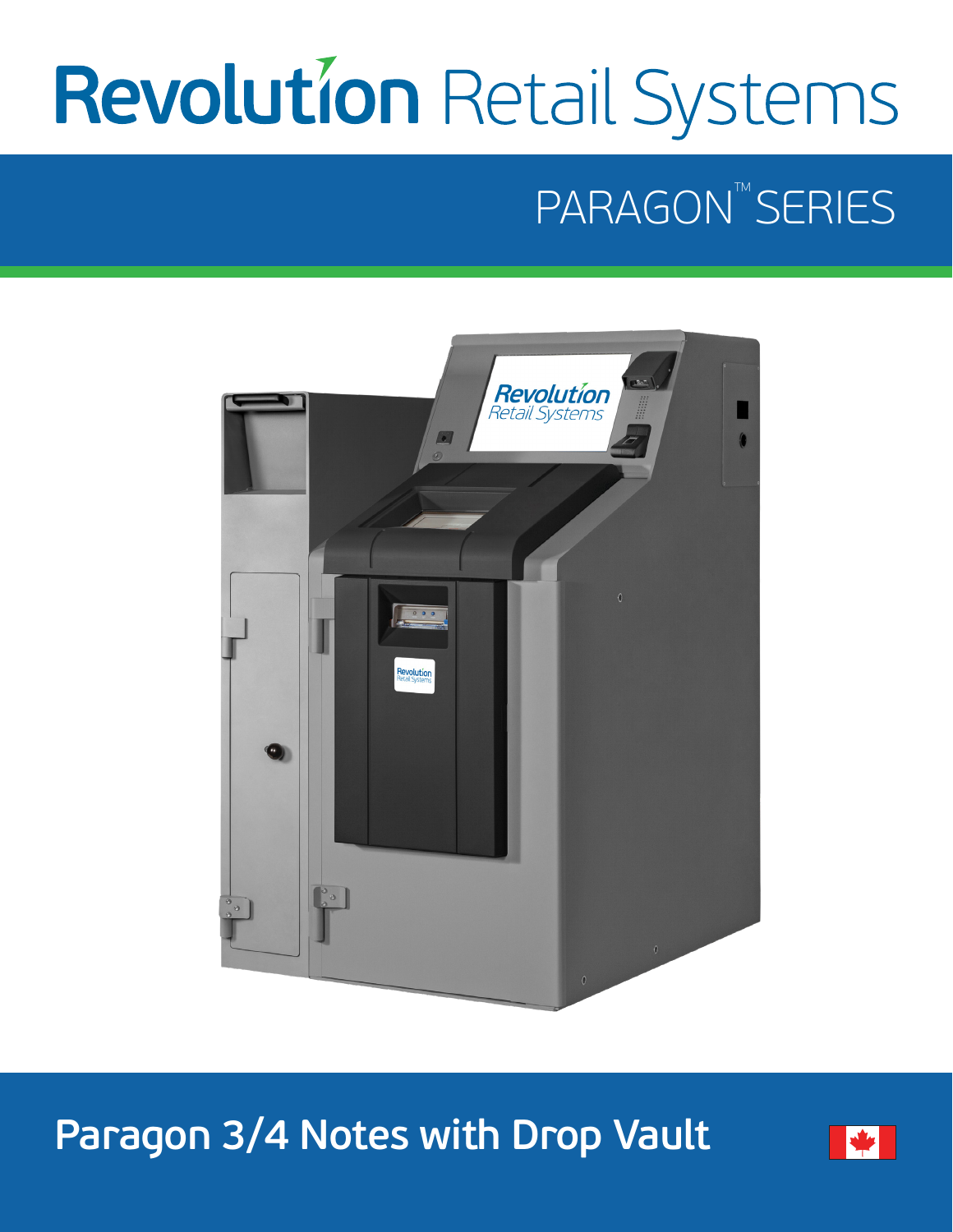

Paragon 3/4 Notes with Drop Vault

#### HARDWARE FEATURES:

- Closed Loop Architecture of Notes; No Manual Intervention Required
- Lockable Deposit Cassette
- "Fitness Sort" on Recycled Notes
- Flexible Note Orientation (No Need to Separate or Face Notes)
- Pocket Note Acceptor Handles Large Bundles of Notes
- Scalable Platform
- Continuous 24/7 Monitoring
- Integrated Printer
- Integrated Till Check In/Out Scanner Optional
- Integrated Fingerprint Reader Biometrics Optional
- Uninterruptible Power Supply

#### FEATURE CAPABILITY:

- Ability to Integrate with POS System
- Same Day Credit on Deposit (Provisional Credit)

#### SOFTWARE FEATURES:

- PCI Compliant
- REACHTM Remote Monitoring Solutions for Tech Support
- Real Time Cash/Coin Level Monitoring
- Scalable Cluster Format
- Reporting Standard or Custom
- Lane and/or Clerk Accountability
- Tills and Drop Bags Automatically Traced to a Specific User by Utilizing Bar-Coding
- Multiple Tills per Register/Lane
- Configurable User Permission Levels for Machine Access
- Multiple User Authentication Schemes (Log-in and PIN, or Biometrics)
- Automatic Prompting of Periodic Password **Changes**
- Customized Programming of ID Cards
- Track Monies Outside of Unit with External Vault Fund Function
- Guided Deposit Preparation: Automatically Calculates and Moves Deposit to Courier Cassette
- Automatic End of Day Reporting
- Courier Specific Log-In Menu
- Video Troubleshooting Tips
- Video Guidance for System Operation

#### ACCESS/CONTROL:

- Drops Can be Made via a Drop Chute
- The Drop Vault is Controlled by Biometric Access
- Till Drawers, Packages, or Drops Can be Tracked by Barcode Scanner in Conjunction with RRS Paragon Series

#### DROP VAULT:

- Height: 43.8"
- Width: 7.79"
- Weight: 225 lbs.
- Available Volume: 1.83 Cubic Feet

## **Revolution Retail Systems**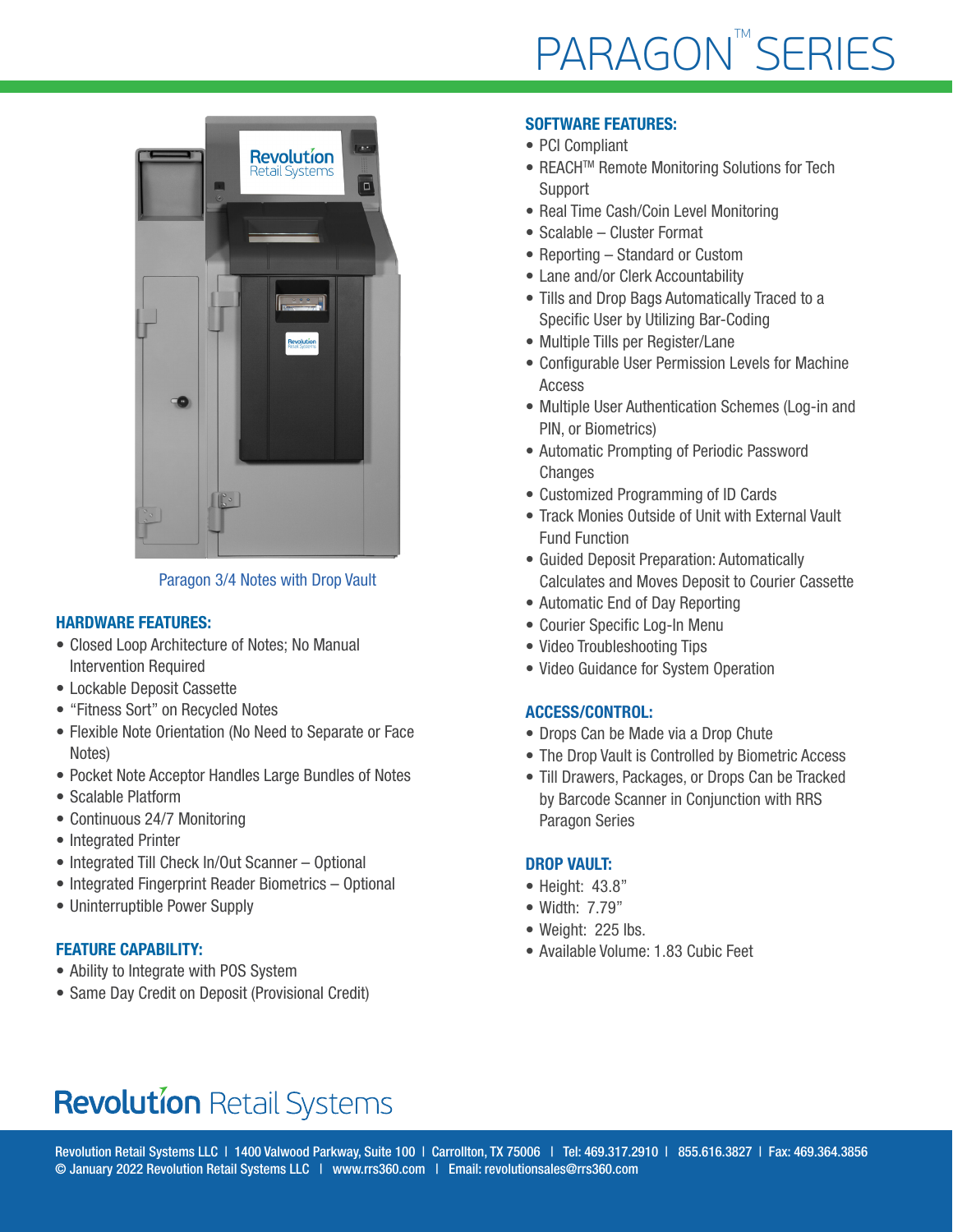#### **SPECIFICATIONS**

| <b>Physical Characteristics (nominal):</b>                | Paragon 3                      | Paragon 4                      |
|-----------------------------------------------------------|--------------------------------|--------------------------------|
| Height                                                    | 48.78"<br>$(1239.1$ mm $)$     | 48.78"<br>$(1239.1$ mm $)$     |
| Width                                                     | 34.15"<br>$(867.3 \text{ mm})$ | 34.15"<br>$(867.3 \text{ mm})$ |
| Depth (install depth)                                     | 36.64"<br>$(930.6$ mm)         | 36.64"<br>$(930.6$ mm $)$      |
| Weight (empty)                                            | 1,300 lbs.<br>(590 kg)         | 1,300 lbs.<br>(590 kg)         |
| <b>Device Configuration:</b>                              |                                |                                |
| Number of Recycle Cassettes                               | 3                              | $\overline{4}$                 |
| <b>Number of Deposit Cassettes</b>                        | 1                              | 1                              |
| Notes:                                                    |                                |                                |
| Capacity per Cassette (approximate):                      |                                |                                |
| <b>Recycle Cassette</b>                                   | 2,700 notes                    | 2,700 notes                    |
| <b>Deposit Cassette</b>                                   | 2,700 notes                    | 2,700 notes                    |
| <b>Total Capacity of Notes</b>                            | 10,800 notes                   | 13,500 notes                   |
| Processing:                                               |                                |                                |
| <b>Bulk Note Acceptor</b><br>Note Processing Speed In/Out | 8 notes/sec                    | 8 notes/sec                    |
| Recycle up to                                             | (3)<br>denominations           | (4)<br>denominations           |

## **Revolution Retail Systems**

Revolution Retail Systems LLC | 1400 Valwood Parkway, Suite 100 | Carrollton, TX 75006 | Tel: 469.317.2910 | 855.616.3827 | Fax: 469.364.3856 © January 2022 Revolution Retail Systems LLC | www.rrs360.com | Email: revolutionsales@rrs360.com